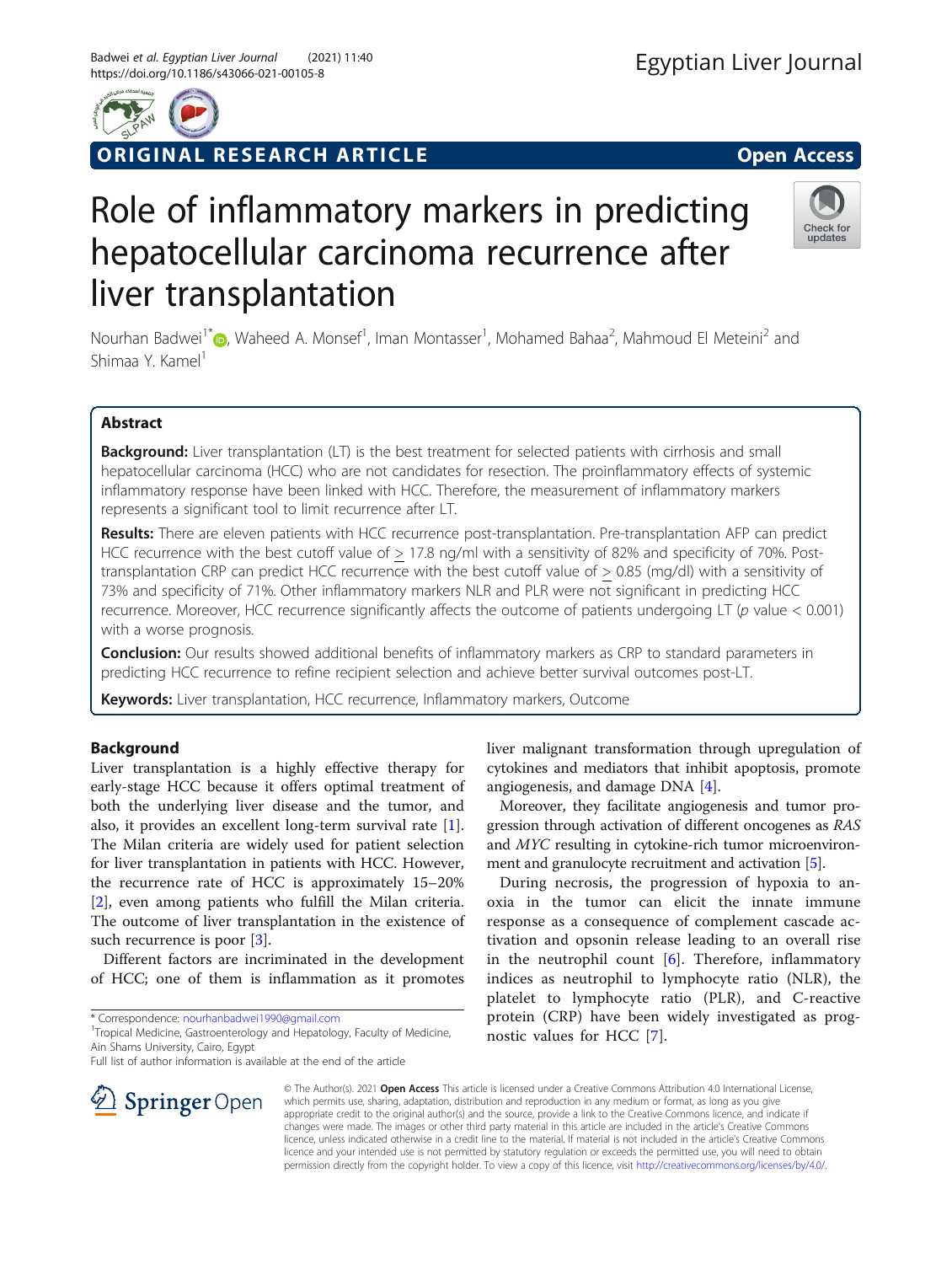The NLR is a measure of the proportion of peripheral blood neutrophils to lymphocytes and has an important role in predicting outcomes in several malignancies [\[8](#page-8-0)].

On the other hand, the platelets exacerbate the inflammatory response by releasing proteins such as platelet-derived growth factor (PDGF) and transforming growth factors  $\alpha$  and  $\beta$  (TGF). As regards PLR, it is a simple laboratory test that measures the proportion of platelets to lymphocytes and can be used as a marker of inflammation [[9\]](#page-8-0).

Also, Xia et al. [\[10\]](#page-8-0) found that elevated PLR Pre-LT is associated with advanced pathological data including larger tumor size, multiple tumors, and microvascular and macrovascular tumor invasion.

C-reactive protein is an acute-phase reactant that is synthesized primarily by hepatocytes [\[11](#page-8-0)]. There has been a growing interest in its role in predicting HCC outcomes post-LT [[12\]](#page-8-0). It is considered a useful tool in predicting response to various treatment options and long-term survival afterwards [\[13](#page-8-0)].

Also, inflammatory biomarkers are incorporated into scoring systems with tumor size and number that will improve our ability to predict outcomes in HCC patients post-liver transplantation [\[7](#page-8-0)].

## **Methods**

## Patient selection

This study was conducted at the Ain-Shams Center for Organ Transplantation (ASCOT) unit preserving the rights and privacy of patients' data. A retrospective study included 100 participants with HCC with the following criteria:

## Inclusion criteria

HCC patients aged 18–60 years fulfilled Milan/Modified San Fransisco Criteria, underwent living donor liver transplantation LDLT during the study period from March 2008 till March 2018.

#### Exclusion criteria

Exclusion criteria are pre- or post-transplant sepsis, active or recent history of massive gastrointestinal hemorrhage at the time of LT, and history of hematopoietic agents within the month before LT.

## Statistical analysis

A two-sided binomial test was used to show the role of inflammatory markers as prognostic values for determining HCC recurrence post-LT; the data was collected, revised, coded, and entered into the statistical package for social science SPSS version 20; and the data was presented as the number and percentage. Receiver operating characteristic (ROC) curves were generated, and the area under the curve (AUC) was calculated to evaluate the

discriminatory ability of inflammatory markers and AFP providing cutoff values to stratify the patient population.

## Diagnosis of the studied cases

Data were retrieved from the file system of the included patients. HCC was diagnosed according to EASL guidelines (2018), and we have focused on 1-week pretransplantation to document the laboratory investigations including CBC with differential (commenting on absolute neutrophil, lymphocyte, and platelet count to calculate platelet/lymphocyte, neutrophil/lymphocyte ratios), CRP and AFP, Pre-operative Child-Turcotte-Pugh Scoring System, and postoperative laboratory investigations (NLR, PLR, AFP, CRP) after 1 week, in addition to the histological examination of the explant pathology to assess the microvascular invasion and the grade of differentiation according to Edmondson and Steiner Grading System. Grade I consists of small tumor cells, arranged in trabeculae with abundant cytoplasm and minimal nuclear irregularity indistinguishable from normal liver tissue, Grade II tumors have prominent nucleoli, hyperchromatism, and moderate nuclear irregularity, Grade III shows more pleomorphism than grade II and have angulated nuclei, and Grade IV has prominent pleomorphism with often anaplastic giant cells.

#### Transplantation and follow-up

All LT was performed using the living donor liver transplantation technique. As regards postoperative immunosuppression, our regular protocol includes corticosteroids in the form of methylprednisolone and tapered gradually to be stopped within 3 months.

Besides that, calcineurin inhibitors (CNIs) and antimetabolites (MMF) are added, and MMF is usually stopped at 1-year post-transplantation. Regarding the HCC recipient protocol, we adopted customized immunosuppressive therapy in the form of steroids tapered over 3 months and CNI monotherapy to note that the trough level is kept on a lower level that maintains stable liver functions without rejection.

At our transplantation unit, patients were followed-up by AFP and liver ultrasonography once weekly during the 1st 6 weeks post-LT and then every 2 weeks for the next 3 months, and monthly for the next 6 months at OPC, then every 3 months for the rest of the 1st year, and after that, every 3–6 months according to the scheduled follow-up visit. CT and/or PET scan is done whenever needed according to the results of U\S and AFP.

#### Results

The demographic features of the studied 100 participants showed that there were 91 males (%) and 9 females (%) with their mean age (52.26  $\pm$  6.27) years, and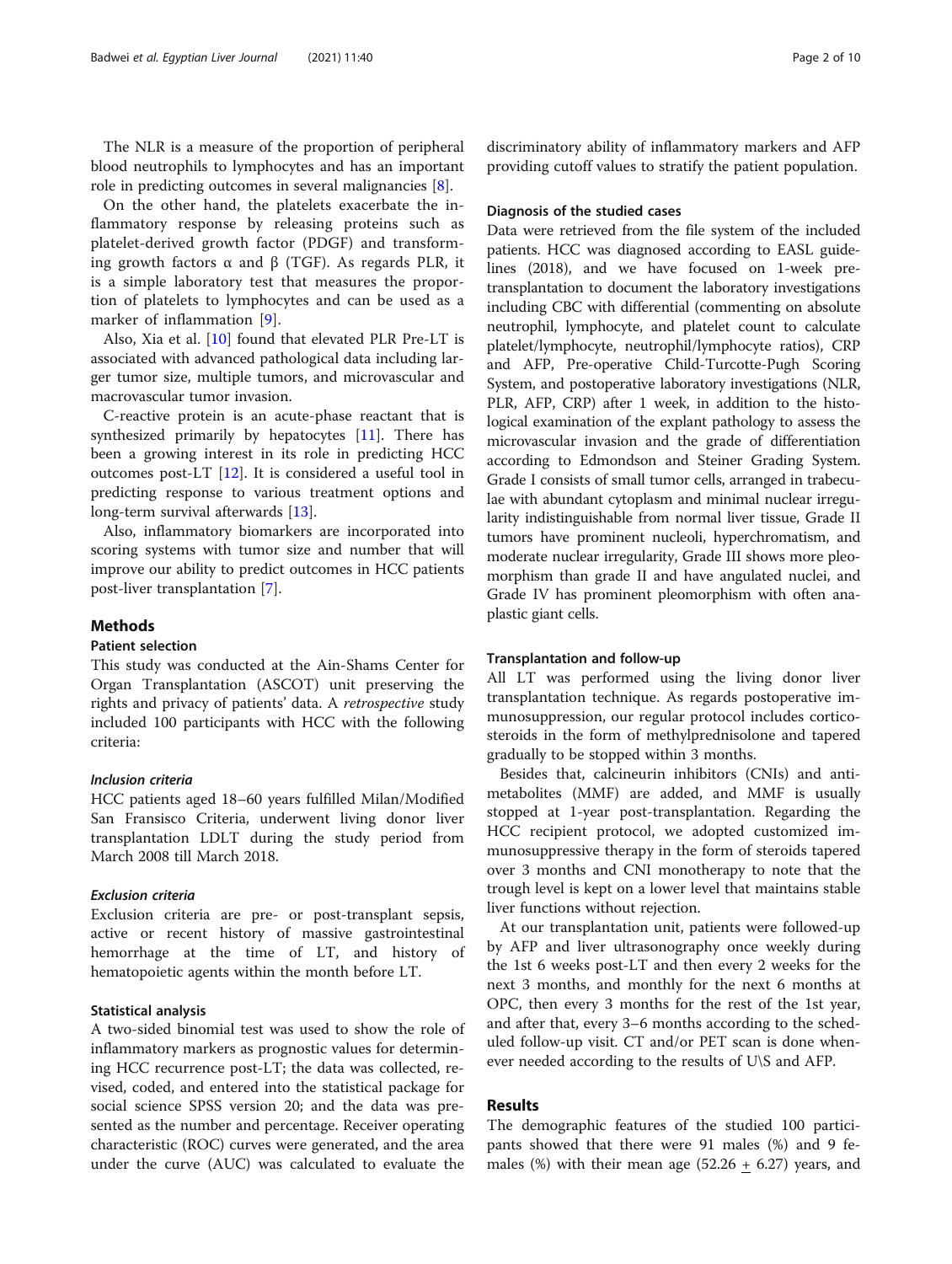the majority of them (98%) were HCV-positive and most of them had MELD score between 9 and 19 (72%).

Concerning the pre-transplant child score, 23% of our patients were child A, 32% were child B, and the rest were child C, while in Milan criteria, 78% of patients fulfilled it in our study.

As regards the explant pathology of the studied cases, post-transplantation revealed HCC grade I was found in 52 (52%) of them while the rest showed HCC grade II, besides microvascular invasion in 7 (7%) of them.

Regarding the mean Alpha-fetoprotein (AFP) (ng/ml) among our studied group, pre-LT was  $107.01 \pm 47.91$ and post-LT was  $9.15 \pm 6.94$ .

Also, their pre-transplantation inflammatory markers showed that the mean calculated PLR was  $(86.11 \pm$ 51.16), the mean NLR was  $(2.43 \pm 1.39)$ , and the mean CRP (mg/dl) was  $(4.40 \pm 2.03)$ .

While post-transplantation after 1 week, the mean calculated PLR of the studied patients was  $(114.61 \pm 63.73)$ , the mean NLR was  $(2.21 \pm 0.64)$ , and the mean CRP  $(mg/dl)$  was  $(0.8 \pm 0.61)$ .

During the 10 years of the follow-up study period of our studied cases, after 6 months, four patients developed HCC recurrence—one of them developed a single lesion with grade III differentiation, while the other three developed multiple lesions with grade II differentiation—all of them had a microvascular invasion.

After 1 year, two other patients developed HCC recurrence with multiple focal lesions with grade III differentiation with microvascular invasion. After 5 years, another five patients developed HCC recurrence with 3 of them in the form of multiple hepatic tumors. As regards the histopathological evaluation, 3 of those cases were grade III and microvascular invasion in all of them.

At the end of the study period, 11 (11%) out of 100 cases developed HCC recurrence post-LT. Kaplan-Meier survival analysis for the time to recurrence was done and showed that the mean time to recurrence of the studied patients after liver transplantation was 2 years with 95% confidence interval (1–3) years as shown in Fig. 1.

As regards the relation between the demographic data with HCC recurrence, our results showed that there was significant relation regarding the age (years) of the cases with a mean (47.27  $\pm$  4.92) and recurrence while no significant relation with the gender (Table [1](#page-3-0)).

Concerning the HCC recurrence and pretransplantation data as MELD, child score of the transplanted patient, and the calculated NLR, PLR, AFP, and CRP, we concluded that only AFP (ng/dl) with median  $(66 \pm 50)$  showed a significant relation with HCC recurrence as shown in Table [2](#page-3-0).

The recurrence of HCC and post-transplantation data of the studied patients showed that there was a significant relation regarding CRP (mg/dl) with median (1.50  $\pm$ 

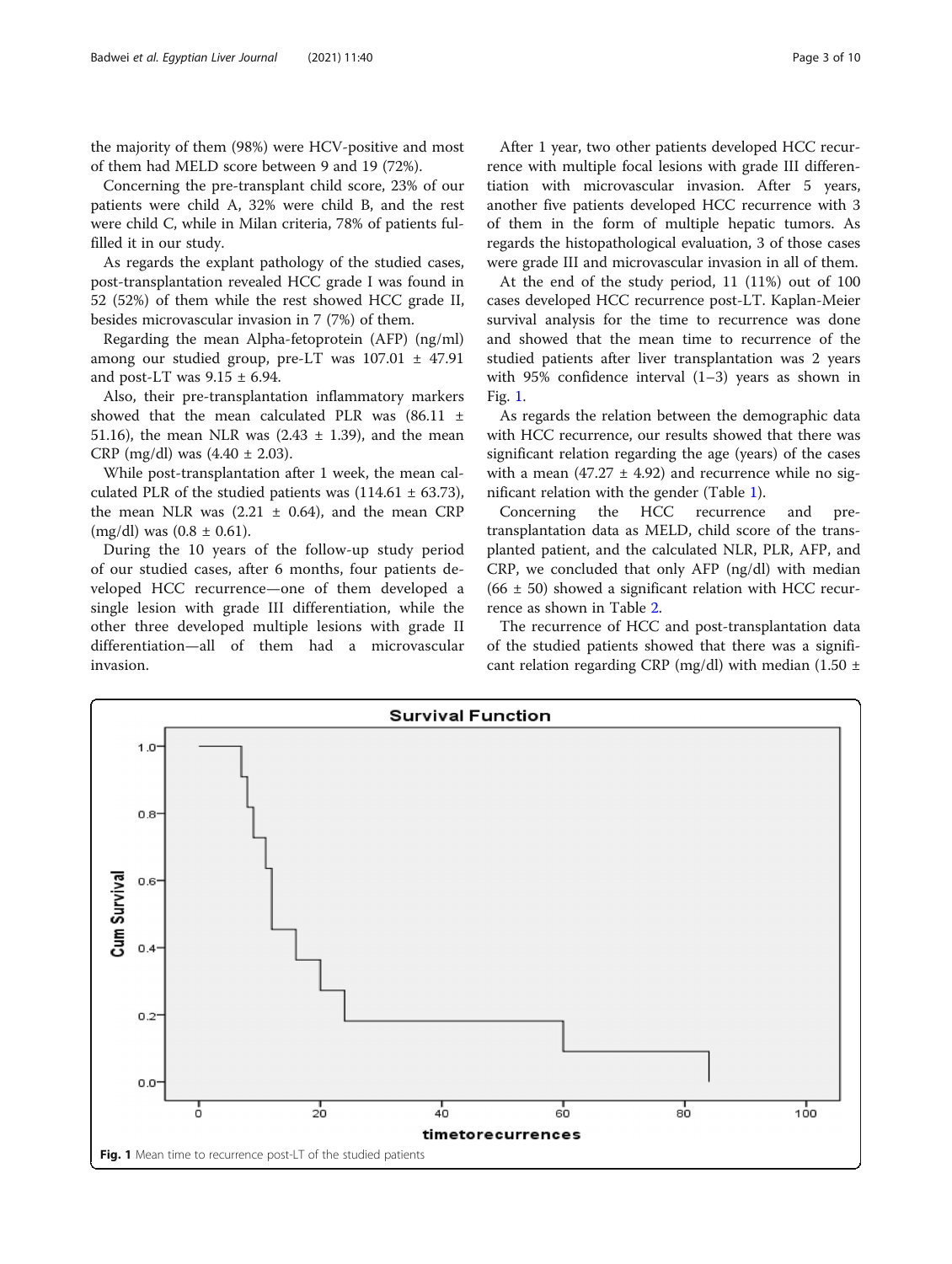<span id="page-3-0"></span>Table 1 The relation between the demographic data and HCC recurrence

|             |                    | Recurrence  | P value*       |             |                |             |
|-------------|--------------------|-------------|----------------|-------------|----------------|-------------|
|             |                    | Yes         |                | No.         |                |             |
|             |                    | $Mean + SD$ |                | $Mean + SD$ |                |             |
| Age (years) |                    |             | $47.27 + 4.92$ |             | $52.88 + 6.17$ | 0.01        |
|             |                    | Ν           | $\%$           | N           | $\%$           | $P$ value** |
| Gender      | <b>Male</b> $(91)$ | 10          | 11             | 81          | 89             | 1.00        |
|             | Female (9)         | 1           | 11.1           | 8           | 88.9           |             |

 $\check{}$ Student t test

\*Chi-sauared test

1.30) and those who had microvascular invasion in the explant pathology (Table [3\)](#page-4-0).

Regarding the ROC curve of predictive ability of pretransplantation AFP, CRP, PLR, and NLR for the prediction of HCC recurrence as illustrated in Fig. [2](#page-4-0) showed that only pre-transplantation AFP can predict HCC recurrence with best cutoff value > 17.8 ng/ml with a sensitivity of 82% and specificity of 70% as AUC 0.776 with 95%CI (0.654–0.897) (p value =0.003).

Post-transplantation showed that only CRP can predict HCC recurrence with best cutoff value > 0.85 mg/dl with a sensitivity 73% and specificity of 71% as AUC 0.807 with 95% CI (0.672–0.943) ( $p$  value = 0.001) as described in Fig. [3.](#page-5-0)

During the10 years of follow-up, 16 out of the total 100 studied cases died, 9 (56%) of them died with HCC recurrence while other causes of mortality were listed in Table [4.](#page-5-0)

So it was found out that HCC recurrence significantly affects the outcome of patients undergoing LT  $(p < 0.001)$  (Tables [4](#page-5-0) and [5](#page-6-0)).

Finally, regarding the cumulative overall survival of the studied patients, 100 (100%) according to the presence or absence of HCC recurrence after liver transplantation showed that the mean time to death (survival time) of those without HCC recurrence 89 (89%) was 9 years with 95% confidence interval of 8– 10 years, while the others with HCC recurrence 11 (11%) was 2.5 years with 95% confidence interval of 1–4 years as described in Fig. [4](#page-6-0).

## **Discussion**

Hepatocellular carcinoma (HCC) represents about 90% of primary liver cancers, and also, it is the 5th most common cancer in the world and the 3rd cause of cancer-related mortality as estimated by the World Health Organization [[14](#page-8-0)].

As regards surgical treatment for HCC, initially it started with resection but soon grew to include liver transplantation (LT) which is potentially curative and has become increasingly more common and successful [\[7\]](#page-8-0).

Although the Milan criteria lower the risk of HCC recurrence and improve the survival of those patients, still 15–20% experience recurrence after transplantation. So

Table 2 The relation between pre-transplantation data and HCC recurrence

|                    |                               | Recurrence         |      |                      |      | $P$ value*           |
|--------------------|-------------------------------|--------------------|------|----------------------|------|----------------------|
|                    |                               | Yes                |      | No                   |      |                      |
|                    |                               | Mean $\pm$ SD      |      | Mean $\pm$ SD        |      |                      |
| <b>PLR</b>         |                               | $100.27 \pm 46.17$ |      | 84.36 $\pm$<br>51.72 |      | 0.33                 |
| <b>NLR</b>         |                               | $2.06 \pm 0.37$    |      | $2.47 \pm 1.46$      |      | 0.03                 |
| $AFP$ (ng/ml)      |                               | $66 \pm 50$        |      | $17.10 \pm 7.60$     |      | $0.003$ <sup>#</sup> |
| $CRP$ (mg/ml)      |                               | $2.50 \pm 1$       |      | $1.10 \pm 0.70$      |      | $0.43*$              |
|                    |                               | Recurrence         | %    | Non-recurrence       | $\%$ | $P$ value $**$       |
| <b>MELD</b> score  | 1) Up to $9(17)$              | $\overline{2}$     | 11.8 | 15                   | 88.2 | 0.54                 |
|                    | 2) Above 9 and up to $19(72)$ | 9                  | 12.5 | 63                   | 87.5 |                      |
|                    | <b>3) Above 19 (11)</b>       | 0                  | 0.0  | 11                   | 100  |                      |
| <b>CTP A score</b> | <b>Up to 6</b> $(23)$         | 4                  | 17.4 | 19                   | 82.6 | 0.26                 |
| <b>CTP B score</b> | Early (up to $7$ ) (8)        | 3                  | 37.5 | 5                    | 62.5 | 0.84                 |
|                    | Late (up to 9) $(24)$         | $\overline{2}$     | 8.3  | 22                   | 91.7 |                      |
| <b>CTP C score</b> | Up to 15 $(45)$               | $\overline{2}$     | 4.4  | 43                   | 95.6 | 0.06                 |

 $\check{}$ Student t test

 $\sqrt{\ }$ Chi-squared test (FE Fisher's exact test)

 $*$ Median and IQR (Mann-Whitney  $U$  test)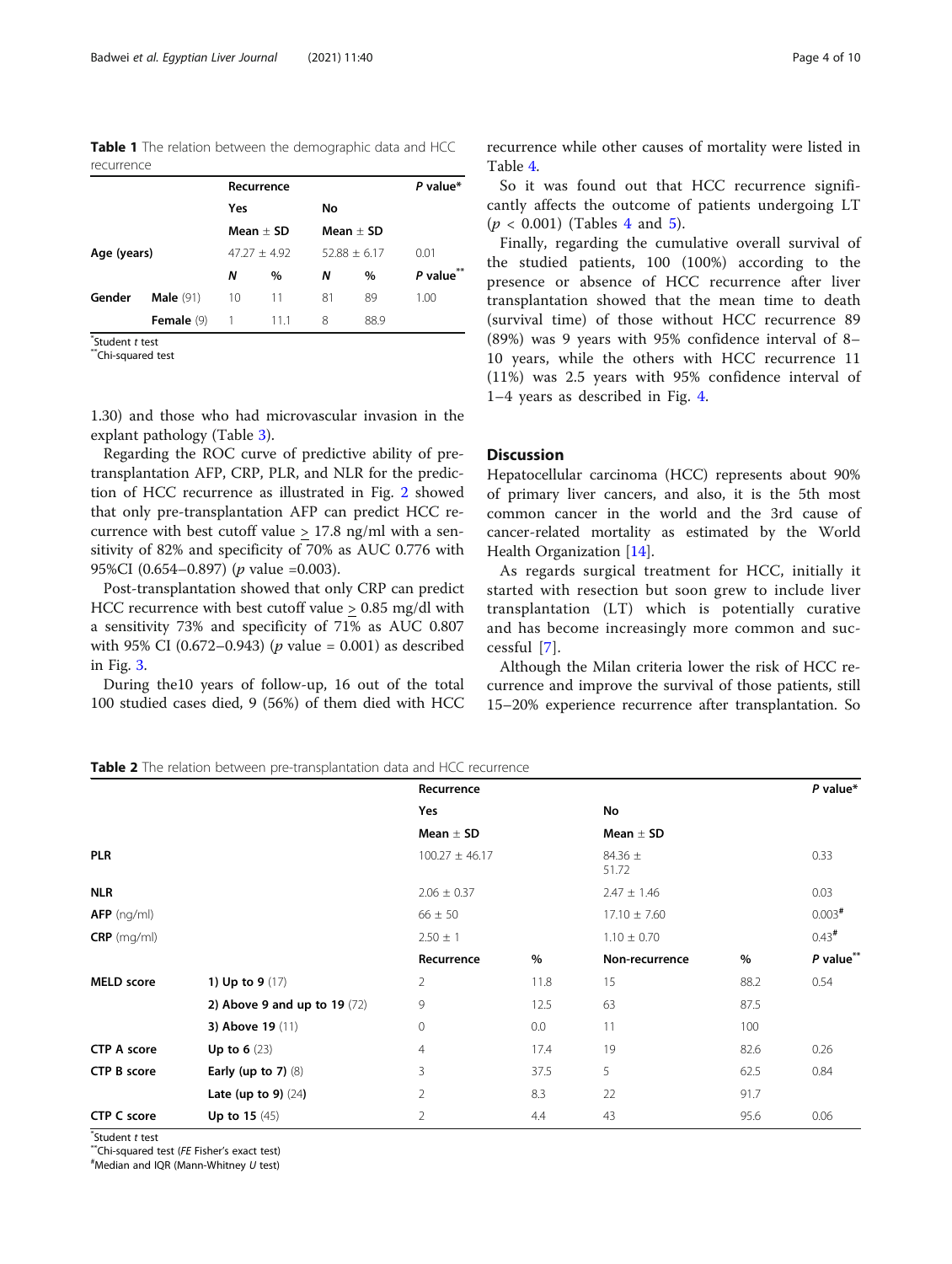|                               |          | Recurrence        |      |                   |      | $P$ value*           |
|-------------------------------|----------|-------------------|------|-------------------|------|----------------------|
|                               |          | Yes               |      | No                |      |                      |
|                               |          | Mean $\pm$ SD     |      | Mean $\pm$ SD     |      |                      |
| <b>PLR</b>                    |          | $97.09 \pm 49.06$ |      | $116.7 \pm 65.21$ |      | 0.34                 |
| <b>NLR</b>                    |          | $2.16 \pm 0.59$   |      | $2.2 \pm 0.65$    |      | 0.80                 |
| $CRP$ (mg/ml)                 |          | $1.50 \pm 1.30$   |      | $0.60 \pm 0.40$   |      | $0.001$ <sup>#</sup> |
| $AFP$ (ng/ml)                 |          | $28.00 \pm 10.00$ |      | $4.00 \pm 2.40$   |      | $0.09$ <sup>#</sup>  |
|                               |          | N                 | $\%$ | N                 | %    | $P$ value**          |
| Grade of HCC                  | Grade I  | 3                 | 5.8  | 49                | 94.2 | 0.08                 |
|                               | Grade II | 8                 | 16.7 | 40                | 83.3 |                      |
| <b>Microvascular invasion</b> | No       | 5                 | 5.4  | 88                | 94.6 | < 0.001              |
|                               | Yes      | 6                 | 85.7 |                   | 14.3 |                      |

#### <span id="page-4-0"></span>Table 3 The relation between post-transplantation data and HCC recurrence

 $\overline{\mathsf{t}}$ Student t test

 $*$ <sup>\*\*</sup>Chi-squared test (FE Fisher's exact test)

 $*$ Median and IQR (Mann-Whitney  $U$  test)

the outcome of liver transplantation depends on the recurrence of HCC as well as its progression post-LT [\[15](#page-8-0)].

The histopathological examination of the explant pathology to assess the microvascular invasion and the grade of differentiation was used to predict HCC recurrence as tumor biology is an important risk factor for recurrence [[1\]](#page-8-0).

So assessing tumor biology for the risk of recurrence noninvasively by biomarkers is essential. The measurement of inflammatory markers represents a significant

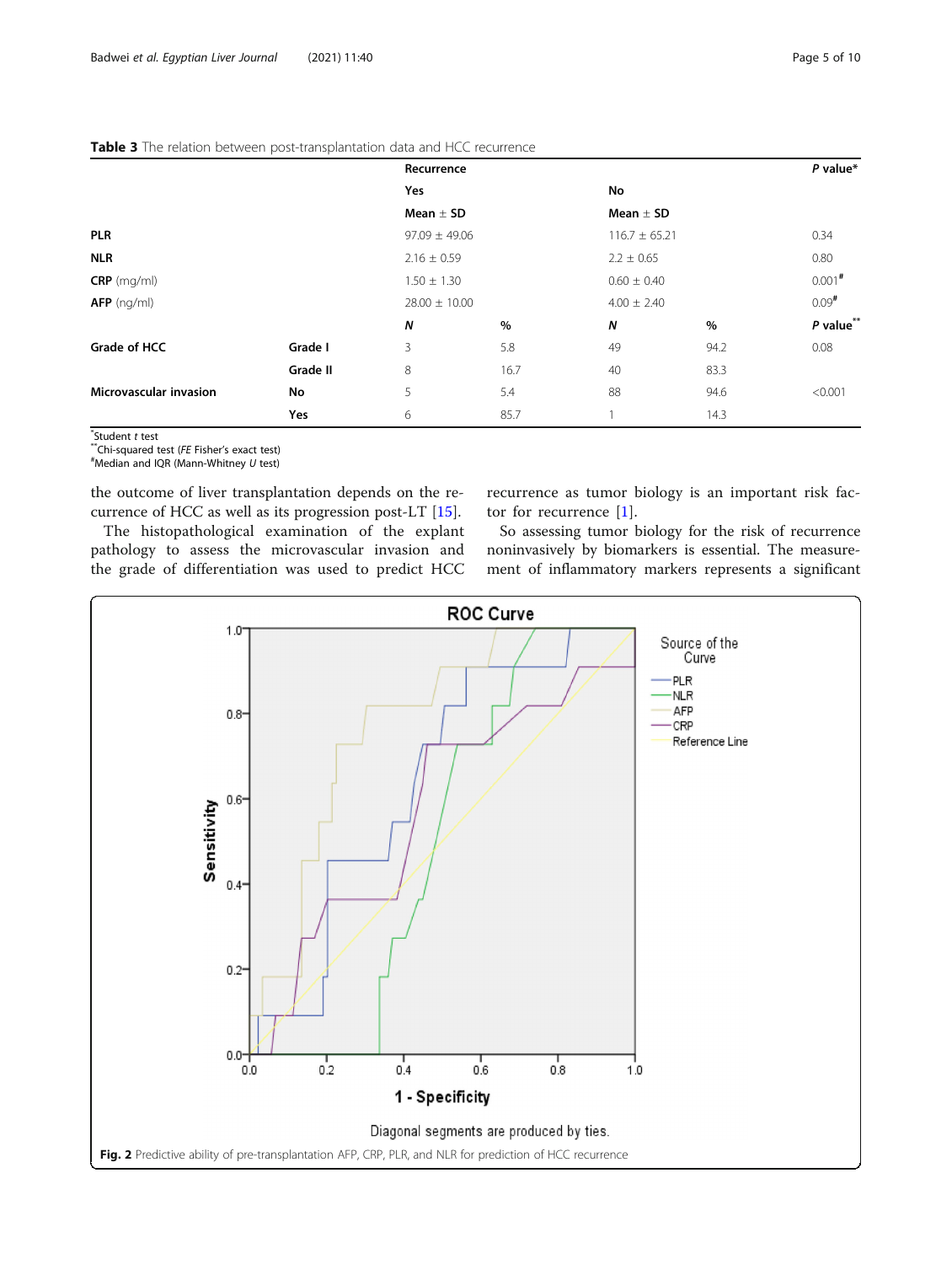<span id="page-5-0"></span>

tool to assess the risk of HCC recurrence post-LT as the proinflammatory effects of a systemic inflammatory response (SIR) have been linked with HCC [[16](#page-8-0)].

Among the inflammatory indices, the NLR, the PLR, and CRP have been widely investigated as prognostic values for determining post-therapeutic HCC recurrence and survival [\[7\]](#page-8-0).

In our study, regarding the etiology of the studied cases, 98 (98%) are HCV-positive. In fact, there are controversial reports on the influence of hepatitis C on the risk of HCC recurrence after LT.

However, Vasavada and Chan [[17\]](#page-8-0) reported an association of viral infection with lower 5-year recurrence-free survival (RFS) in the subgroup of hepatitis C patients as

|                         |                                 | No of patients | $\%$ |
|-------------------------|---------------------------------|----------------|------|
| Outcome                 | <b>Alive</b>                    | 84             | 84   |
|                         | Dead                            | 16             | 16   |
| Cause of death $(N=16)$ | <b>HCC</b> recurrence           | 9              | 56.3 |
|                         | <b>Graft rejection</b>          | 2              | 12.5 |
|                         | Other tumors (lymphoma/sarcoma) |                | 12.5 |
|                         | C.N.S sequaele (stroke)         |                | 6.3  |
|                         | <b>Biliary complications</b>    |                | 6.3  |
|                         | Car accident                    |                | 6.3  |

## Table 4 Outcome after 10 years of follow-up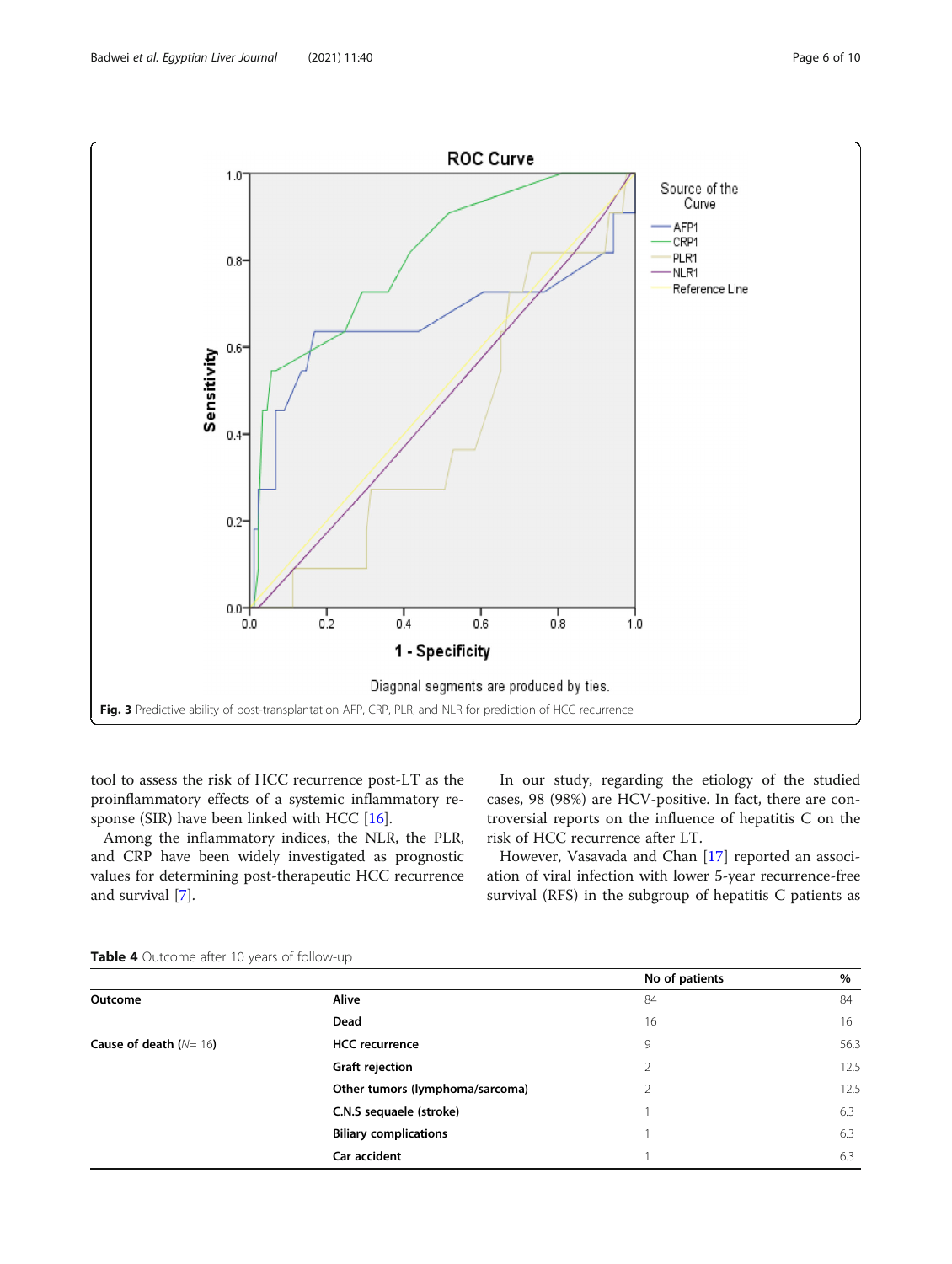<span id="page-6-0"></span>Table 5 Percentage of dead patients with HCC recurrence from all dead patients

|            |     | Outcome       |      |      |      | $\boldsymbol{\ast}$ |  |
|------------|-----|---------------|------|------|------|---------------------|--|
|            |     | Alive         |      | Dead |      | value               |  |
|            |     | Ν             | $\%$ | Ν    | $\%$ |                     |  |
| Recurrence | Yes | $\mathcal{D}$ | 2.4  | 9    | 56.3 | < 0.001             |  |
|            | No  | 82            | 97.6 |      | 43.8 |                     |  |

\*Student t test

a result of rapid development of liver fibrosis after living-donor LT.

In the present study, the explant pathology of our studied cases post-LT revealed that microvascular invasion MVI was found in 7 (7%) of them; besides, HCC grade I was found in 52 (52%) while the rest showed HCC grade II.

These results agree with Mehta et al. [[18\]](#page-8-0) who conducted their study on 911 HCC patients and concluded that MVI was found in the explant pathology of 10 (10%) of patients, and also, 40% of their patients had HCC grade I and 45% had HCC grade II.

In our study, after 10 years of the follow-up period, we found out that the total number of patients with HCC recurrence was 11 (11%) out of 100 cases. In concordance with our results, Nissen et al. [\[19\]](#page-9-0) who reported that 13 (11%) out of 122 HCC patients developed HCC recurrence post-LT during the 8 years of follow-up.

Therefore, it is necessary to identify different risk factors for tumor recurrence TR to refine the patient selection. Also, it is important to define recipients who need

closer follow-up and to identify modifiable factors that may reduce the incidence of TR [\[20\]](#page-9-0).

Concerning the correlation between different parameters and HCC recurrence, firstly the demographic data of the studied patients showed that there was significant relation regarding the age of the cases with mean (47.27  $\pm$  4.92) years and HCC recurrence (*P* value = 0.01).

This is against the results reported by Chan et al. [[21](#page-9-0)] who conducted their study on 126 patients and concluded that that age was not a significant predictor for HCC recurrence post-LT.

This may be attributed to that usually HCC patients aged > 60–70 years are not considered as potential candidates for LT because of the increased comorbidity in elderly patients, so most of the studied candidates are younger than that age as our study [[21](#page-9-0)].

Regarding pre-transplantation data of the studied cases showed that there was a significant relation regarding AFP (ng/dl) with median (66  $\pm$  50) and HCC recurrence (*P* value  $> 0.01$ ) while no significant relation with NLR, PLR, and CRP.

This partially agrees with Citores et al. [[22](#page-9-0)] who summarized 9 studies and found that elevated pre-LT AFP level is an independent risk factor for HCC recurrence in 8 out of 9 studies.

Regarding the systemic inflammatory markers, they reported that NLR was found to be associated with HCC recurrence in 6 out of 9 studies and CRP in 1 out of 2 studies, while PLR was not shown as an independent risk factor in any of the 4 studies in which it was analyzed [[22\]](#page-9-0).

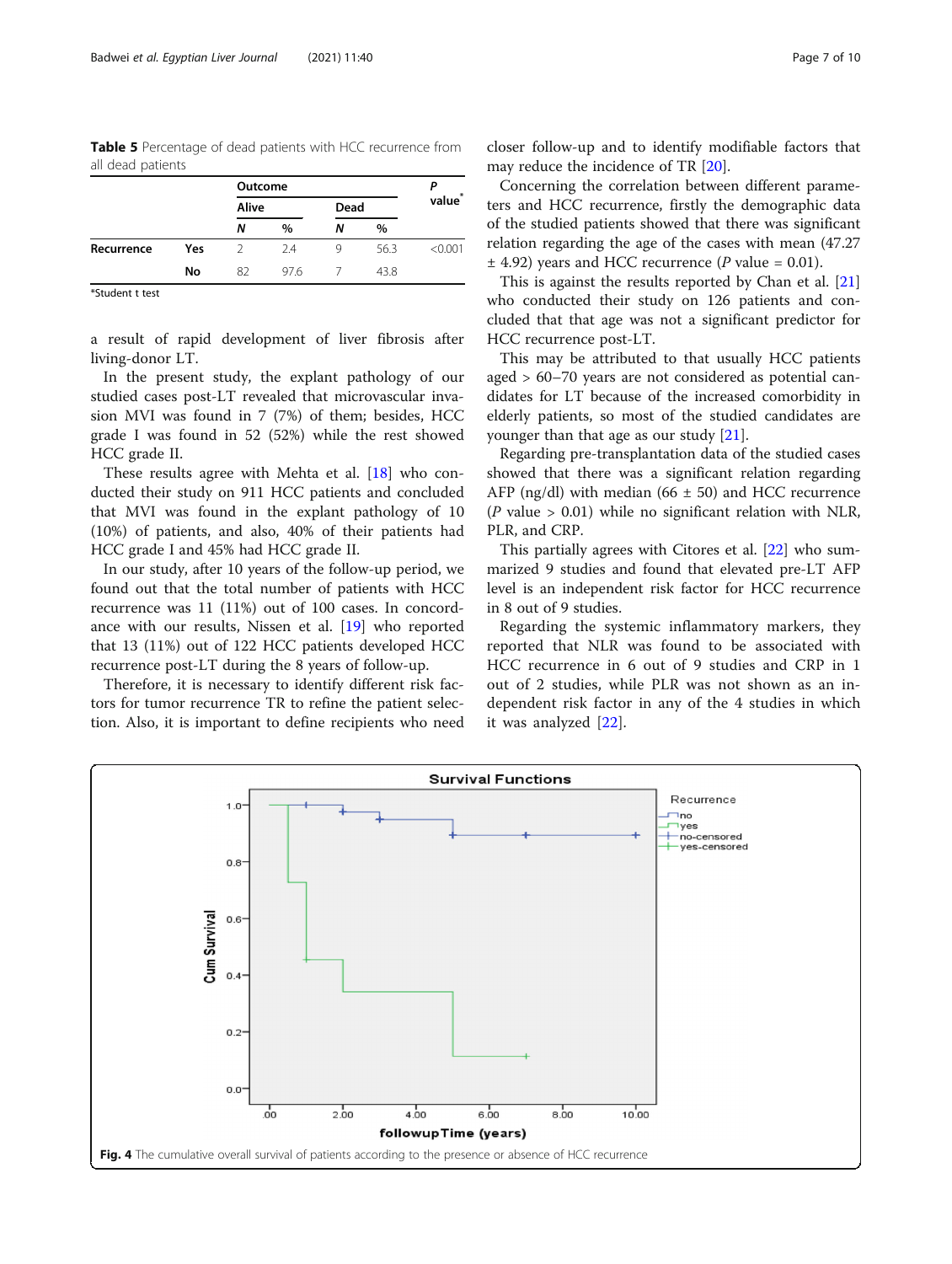So, the authors concluded that the utility of systemic inflammatory markers as prognostic markers for patient selection for LT is limited and they cannot be universally applied in all patients, and most of the data are based on very few retrospective studies, with most having small sample sizes [\[22\]](#page-9-0).

On the contrary, Halazun et al. [[23\]](#page-9-0) were the first to demonstrate the link between NLR and liver malignancies in patients who underwent surgery for colorectal liver metastasis. After that, many studies identified NLR as an independent risk factor for HCC recurrence, along with microvascular invasion and/or tumor size and number in some studies, but not in others [\[24](#page-9-0), [25](#page-9-0)] which disagree with our results.

Also, the prognostic significance of PLR for HCC recurrence after LT has been less extensively studied than that of NLR, but in a recent systematic review and metaanalysis including 899 patients from five studies, high PLR was associated with a significant increase of HCC recurrence after LT [\[26\]](#page-9-0).

Moreover, Pinato et al. [\[27](#page-9-0)], Lai et al. [\[28](#page-9-0)], and Xia et al. [[10\]](#page-8-0) evaluated PLR as a post-therapeutic HCC prognostic marker.

In addition, a meta-analysis of 24 studies by Zheng et al. [[29](#page-9-0)] comprising 6318 patients with HCC, confirmed that the NLR and PLR can be used as prognostic markers for predicting post-therapeutic HCC recurrence.

As regards post-transplantation data of our studied patients, it showed that there was a significant relation regarding those who had microvascular invasion in the explant pathology and HCC recurrence  $(P \text{ value } > 0.01)$ . The previous data goes with Chan et al. [\[21\]](#page-9-0) who studied 17 out of 126 patients with HCC recurrence following LT and concluded that the presence of microvascular invasion was an independent prognostic factor for HCC recurrence.

Therefore, pre-LT elevated alpha-fetoprotein (AFP) and the presence of microvascular invasion (MVI) have been identified as the most commonly independent predictors of overall survival OS and recurrence-free survival RFS in HCC patients post-LT [\[25](#page-9-0)] that goes with our results.

Moreover, in our study, the ROC curve of the predictive ability of AFP for detection of HCC recurrence post-LT showed that it can predict HCC recurrence with the best cutoff value of  $\geq$  17.8 ng/ml with a sensitivity of 82% and specificity of 70%.

Interestingly, the 9 studies analyzing pre-LT AFP level, except for one [\[30\]](#page-9-0), found AFP to be an independent risk factor for HCC recurrence [\[22](#page-9-0)] which supports our results.

Our results also were near to Berry and Ioannou [[31](#page-9-0)] who reported that HCC recipients with serum AFP level > 15 ng/ml at transplant time had worse post-transplant mortality and shorter recurrence-free survival.

Also, Lai et al.  $[26]$  found that AFP > 200 ng/mL was the best prognostic factor with an area under the receiver operating characteristic curve (AUC) of 70.6.

Regarding the ROC curve of predictive ability of posttransplantation CRP in our study showed that it can predict HCC recurrence with the best cutoff value of > 0.85 (mg/dl) with a sensitivity of 73% and specificity of 71%.

This agrees with Kornberg et al. [[32\]](#page-9-0) who concluded that elevated CRP level  $> 3.5$  mg/dl in post-transplant patients with HCC was an independent predictor of poor recurrence-free survival.

Also, several studies have reported that the elevated CRP level independently predicts poor outcomes in HCC patients undergoing living donor LT [[33\]](#page-9-0).

Moreover, it was found out that that elevated serum CRP was associated with more aggressive tumor behavior and spread pre- and post-LT [[34](#page-9-0)]. Moreover, Na et al. [[35\]](#page-9-0), Mori et al. [[36\]](#page-9-0), and Kim et al. [\[37\]](#page-9-0) reported the usefulness of using preoperative CRP for prognosis of HCC recurrence post-LT.

Regarding the relation between HCC recurrence and outcome post-LT in our study, it showed that HCC recurrence significantly affects the outcome of patients undergoing LT ( $p < 0.001$ ).

This is in concordance with Chan et al. [[21](#page-9-0)] who found that the prognosis of 17 (13.5%) out of 126 patients with HCC recurrence following LT patients was very poor ( $p < 0.001$ ).

Finally, regarding the survival analysis according to the presence or absence of HCC recurrence in our study, it is concluded that the mean time to death (survival time) of the studied patients without HCC recurrence 89 (89%) after liver transplantation was 9 years with 95% confidence interval 8–10 years, while those with HCC recurrence 11 (11%) was 2.5 years with 95% confidence interval 1–4 years.

The previous data are near to Meischl et al. [[38](#page-9-0)] who reported the median overall survival OS of the total study population post-LT was 11 years, while those with HCC recurrence had a significantly shorter survival with a median overall survival OS of 3.5 years with 95% CI.

Moreover, they concluded that the mean time to HCC recurrence post-LT was 2 years [\[38](#page-9-0)], which agrees with our results and the study conducted by Clavien et al. [[39\]](#page-9-0) who reported that HCC recurrence usually occurs in 8–20% of recipients and is usually seen during the first 2 years after LT.

The limitation of the current study is that it was a retrospective trial with a limited sample size, although the pro-inflammatory markers did not significantly affect the HCC recurrence, yet more retrospective studies with a larger number of patients are needed to reach the final decision on their role in the HCC recurrence.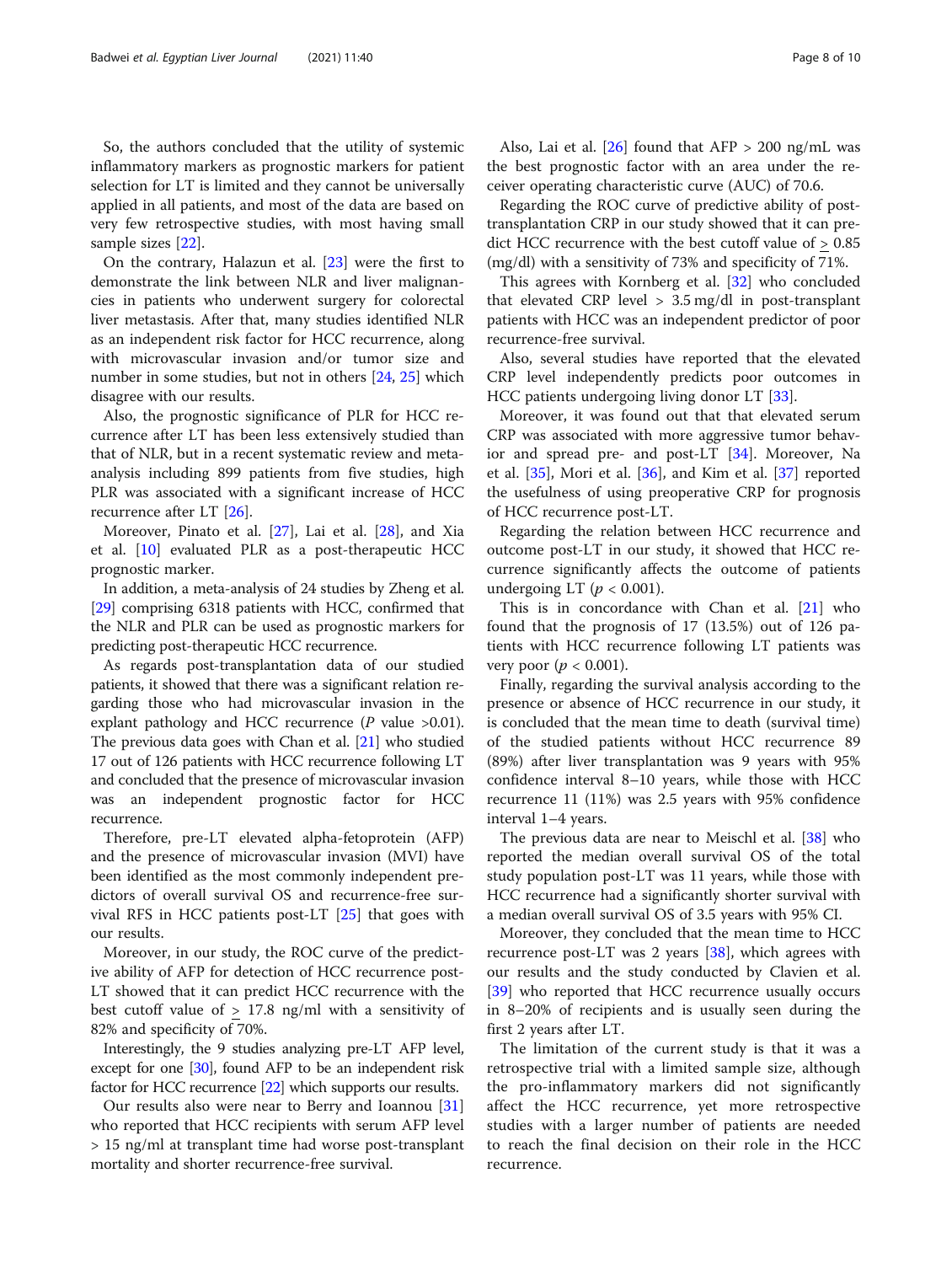## <span id="page-8-0"></span>Conclusion

The rate of HCC recurrence post-liver transplantation during the 10 years of follow-up was 11 (11%) out of 100 cases.

Pre-transplant AFP can predict HCC recurrence with the best cutoff value of  $> 17.8$  ng/ml with a sensitivity of 82% and specificity of 70%.

Post-transplant CRP can predict HCC recurrence with the best cutoff value of  $> 0.85$  (mg/dl) with a sensitivity of 73% and specificity of 71%.

The mean time to HCC recurrence after liver transplantation was 2 years with a 95% confidence interval.

The mean time to death (survival time) of HCC patients without recurrence after liver transplantation was 9 years with a 95% confidence interval while those with recurrence was 2.5 years with a 95% confidence interval.

HCC recurrence significantly affects the outcome of patients undergoing LT ( $p < 0.001$ ). Therefore, the prognosis of patients with HCC recurrence following LT remained very poor.

#### Abbreviations

HCC: Hepatocellular carcinoma; NLR: Neutrophil to lymphocyte ratio; PLR: Platelet to lymphocyte ratio; LT: Liver transplantation; LDLT: Living donor liver transplantation; AFP: Alpha-fetoprotein; CRP: C-reactive protein; PDGF: Platelet-derived growth factor; TGF: Transforming growth factor; ASCOT: Ain-Shams Center for Organ Transplantation; ROC: Receiver operating characteristic; AUC: Area under the curve; CNIs: Calcineurin inhibitors; SIR: Systemic inflammatory response; MVI: Microvascular invasion; TR: Tumor recurrence; OS: Overall survival

#### Acknowledgements

Not applicable.

#### Authors' contributions

N. B. collected the patients' data. I. M., S. Y. K., and N. B. contributed to the design and implementation of the research, to the analysis of the results, and to the writing of the manuscript. W. A. M., M. B., and M. EM. contributed also to the design and critical final revision with editing. The authors have read and approved the manuscript and ensure that this is the case.

#### Funding

None to declare.

#### Availability of data and materials

All data generated or analyzed during this study are included in this published article, and if any data is needed, it will be available from the corresponding author on reasonable request.

## **Declarations**

#### Ethics approval and consent to participate

It is a retrospective study that has been reviewed and approved by the Research Ethics Committee REC, at the Faculty of Medicine, Ain Shams University FMASU REC, FWA 000017585. Data were retrieved from the file system of the studied patients preserving the rights and privacy of patients' data.

#### Consent for publication

Written informed consent for publication regarding the data of the studied patients was obtained from the ASCOT unit.

#### Competing interests

The authors declare that they have no competing interests.

#### Author details

<sup>1</sup>Tropical Medicine, Gastroenterology and Hepatology, Faculty of Medicine Ain Shams University, Cairo, Egypt. <sup>2</sup> Hepatobiliary Surgery, Faculty of Medicine, Ain Shams University, Cairo, Egypt.

Received: 29 January 2021 Accepted: 3 May 2021 Published online: 21 May 2021

#### References

- 1. Mazzaferro V, Battiston C, Sposito C (2018) Pro (with caution): extended oncologic indications in liver transplantation. Liver Transpl. 24(1):98–103. <https://doi.org/10.1002/lt.24963>
- 2. Heimbach JK, Kulik LM, Finn RS, Sirlin CB, Abecassis MM, Roberts LR, Zhu AX, Murad MH, Marrero JA (2018) AASLD guidelines for the treatment of hepatocellular carcinoma. Hepatology. 67(1):358–380. [https://doi.org/10.1](https://doi.org/10.1002/hep.29086) [002/hep.29086](https://doi.org/10.1002/hep.29086)
- 3. Jonas S, Bechstein WO, Steinmuller T et al (2001) Vascular invasion and histopathologic grading determine outcome after liver transplantation for hepatocellular carcinoma in cirrhosis. Hepatology. 33(5):1080–1086. [https://](https://doi.org/10.1053/jhep.2001.23561) [doi.org/10.1053/jhep.2001.23561](https://doi.org/10.1053/jhep.2001.23561)
- 4. Balkwill F, Mantovani A (2001) Inflammation and cancer: back to Virchow? Lancet 357:539–545
- 5. Bihari C, Rastogi A, Shasthry SM, Bajpai M, Bhadoria AS, Rajesh S, Mukund A, Kumar A, Sarin SK (2016) Platelets contribute to growth and metastasis in hepatocellular carcinoma. APMIS. 124(9):776–786. [https://doi.org/10.1111/a](https://doi.org/10.1111/apm.12574) [pm.12574](https://doi.org/10.1111/apm.12574)
- 6. Li L, Xu L, Yan J et al (2015) CXCR32–CXCL1 axis is correlated with neutrophil infiltration and predicts a poor prognosis in hepatocellular carcinoma. J Exp Clin Cancer Res 34(1):129
- 7. Rosenblatt RE, Tafesh ZH, Halazun KJ (2017) Role of inflammatory markers as hepatocellular cancer selection tool in the setting of liver transplantation. Transl Gastroenterol Hepatol 2:95
- 8. Templeton AJ, McNamara MG, Šeruga B et al (2014) Prognostic role of neutrophil-to-lymphocyte ratio in solid tumors: a systematic review and meta-analysis. J Natl Cancer Inst. 106(6):dju124. [https://doi.org/10.1093/jnci/](https://doi.org/10.1093/jnci/dju124) [dju124](https://doi.org/10.1093/jnci/dju124)
- 9. Coussens LM, Werb Z (2002) Inflammation and cancer. Nature. 420(6917): 860–867. <https://doi.org/10.1038/nature01322>
- 10. Xia W, Ke Q, Wang Y et al (2015) Predictive value of pre-transplant platelet to Lymphocyte ratio for hepatocellular carcinoma recurrence after liver transplantation. World J Surg Oncol 13:60
- 11. Dufour JF (2013) C-reactive protein, a prognostic marker in hepatocellular carcinoma. Hepatology. 57(6):2103–2105. <https://doi.org/10.1002/hep.26250>
- 12. Zheng Z, Zhou L, Gao S et al (2013) Prognostic role of C-reactive protein in hepatocellular carcinoma: a systematic review and meta-analysis. Int J Med Sci 10:653–664
- 13. Kinoshita A, Onoda H, Imai N, Iwaku A, Oishi M, Tanaka K, Fushiya N, Koike K, Nishino H, Matsushima M (2015) The C-reactive protein/albumin ratio, a novel inflammation-based prognostic score, predicts outcomes in patients with hepatocellular carcinoma. Ann Surg Oncol. 22:803–810
- 14. Ferlay J, Soerjomataram I, Dikshit R, Eser S, Mathers C, Rebelo M, Parkin DM, Forman D, Bray F (2015) Cancer incidence and mortality: sources, methods and major patters in GLOBOCAN 2012. Int J Cancer. 136(5):E359–E386. <https://doi.org/10.1002/ijc.29210>
- 15. EASL Clinical Practice Guidelines (2016) Liver transplantation. J Hepatol. 64(2):433–485
- 16. Pommergaard HC, Rostved AA, Adam R et al (2018) Vascular invasion and survival after liver transplantation for hepatocellular carcinoma: a study from the European liver transplant registry. HPB (Oxford) 20(8): 768–775
- 17. Vasavada BB, Chan CL (2015) Rapid fibrosis and significant histologic recurrence of hepatitis C after liver transplant is associated with higher tumor recurrence rates in hepatocellular carcinomas associated with hepatitis C virus-related liver disease: a single center retrospective analysis. Exp Clin Transplant. 13(1):46–50
- 18. Mehta N, Heimbach J, Lee D, Dodge JL, Harnois D, Burns J, Sanchez W, Roberts JP, Yao FY (2017) Wait time of less than 6 and greater than 18 months predicts hepatocellular carcinoma recurrence after liver transplantation: proposing a wait time "sweet spot". Transplantation. 101(9): 2071–2078. <https://doi.org/10.1097/TP.0000000000001752>